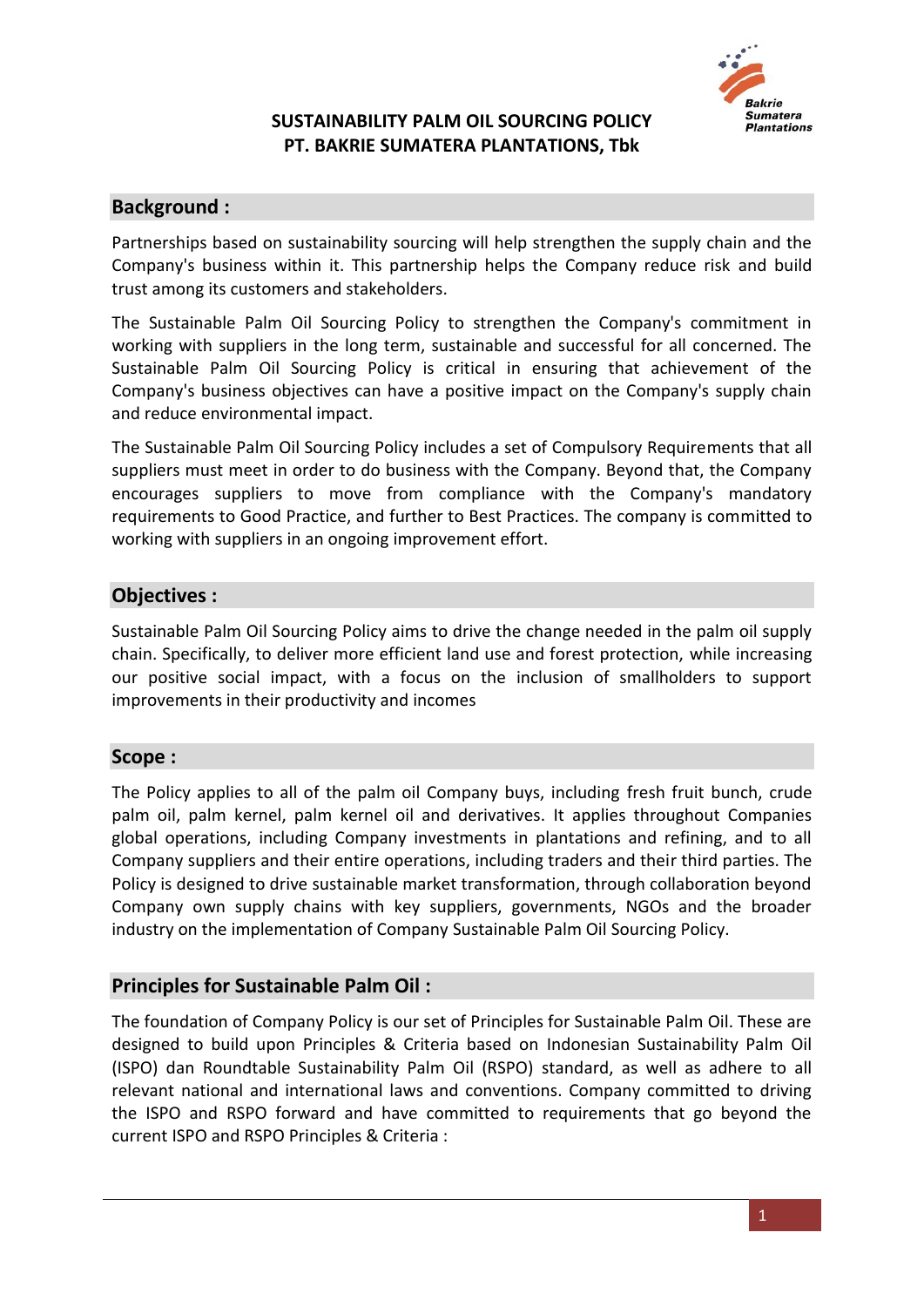

#### **1. No Deforestation**

- a. No development on High Carbon Stock (HCS) forests  $<sup>1</sup>$ </sup>
- b. No development on High Conservation Value (HCV) areas
- c. No burning in new planting, replanting and other development.
- d. Reduce Green House Gas emissions in All Operational practices.

#### **2. No Peat**

- a. No new development on peat irrespective of depth
- b. Best management practices for existing plantations on peat.

#### **3. No Exploitations**

- a. Respect Human Rights.
- b. Respect and recognise the rights of all workers including contract, temporary and migrant workers.
- c. Facilitate the inclusion of smallholders into the supply chain.
- d. Respect the rights of indigenous and local communities to give or withhold their Free, Prior and Informed Consent (FPIC)
- e. Resolve all complaints, grievances and conflicts through open, transparent and consultatives processes.
- f. Limit pesticide use in order to protect workers, local communities and the environment from exposure to hazardous chemicals.

### **4. Transparancy**

- a. Encourage suppliers and their third parties to be transparent about their supply chains
- b. Report to Company any breaches of the Sustainability Sourcing Policy

### **Implementation Action Plan :**

#### **1. Supplier requirements**

**.** 

Company requires suppliers and their third parties to verify that the palm oil they supply to Company meets The Four Principles above. Adherence to the ISPO and RSPO Principles & Criteria is accepted as a form of compliance verification with this Policy. In cases where we have identified high risk sourcing areas, third party verification will be required. This means we require:

a. Supplier company sourcing policy aligned with, and/or signed commitment to, Companies Sustainability Palm Oil Sourcing Policy

<sup>1</sup> as defined by the methodology determined by the HCS Approach Steering Group (The HCS Approach V2 Toolkit) or whatever becomes recognised as the industry standard in the future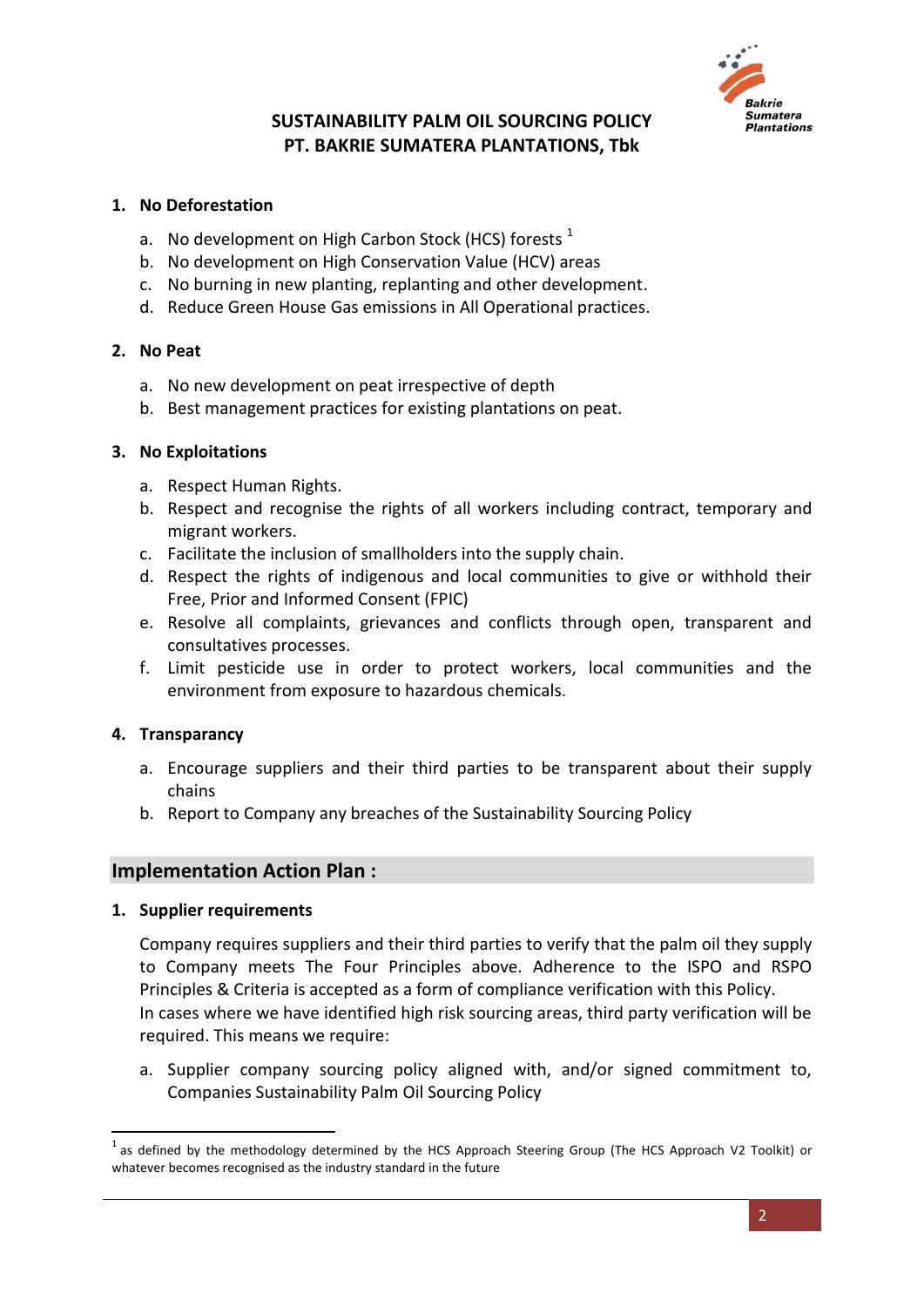

- b. Adherence to Companies Sustainability Palm Oil Sourcing Policy and the principles of Free, Prior and Informed Consent (FPIC) during the land mapping process prior to new development; and
- c. RSPO membership or equivalent and for all new developments to adhere to the RSPO New Planting Procedure or equivalent; and
- d. For key suppliers, active engagement on their approach to comply with the Companies Sustainability Palm Oil Sourcing Policy across their operations, their mechanisms for delivering Companies target, including certified volumes
- e. Upstream suppliers would be required to provide independent third party verification that the palm oil supplied to Companies Sustainability Palm Oil Sourcing Policy if those sources are deemed high risk.

### **2. Traceability to known sources**

- a. Company is committed to 100% traceability for all of the crude palm oil and derivatives that we buy. Traceability is defined as the ability to trace back to a known catchment area that is attached to a mill, including plasma smallholders and independent smallholders.
- b. Mill locations are indicative of where palm fruit is processed and also where palm plantations are located.

As a highly perishable fruit, fresh fruit bunches must be processed within 24 hours of harvest, which companies have estimated limits plantation sourcing to a 50 km radius around the mill. Therefore, analysing the area immediately surrounding a mill can reveal useful information regarding management practices of plantations that fall within its sourcing area, including from third party plantations, and associated and independent smallholders.

#### **3. Risk assessment and verification**

- a. A risk index is applied against environmental and social factors (i) fire severity, (ii) extent of forest, (iii) recent deforestation, (iv) peat, (v) exploitation, and (vi) overall risk across these factors.
- b. If a mill and its surrounding catchment is deemed to be high risk, then on-the-ground verification by an independent third party is required. The grievance process will come into effect when supplier non-compliance is identified.

### **4. Smallholders**

- a. Measures to drive positive impacts for smallholders must be included in key supplier engagements
- b. Companies smallholder strategy will complement the implementation of this Policy